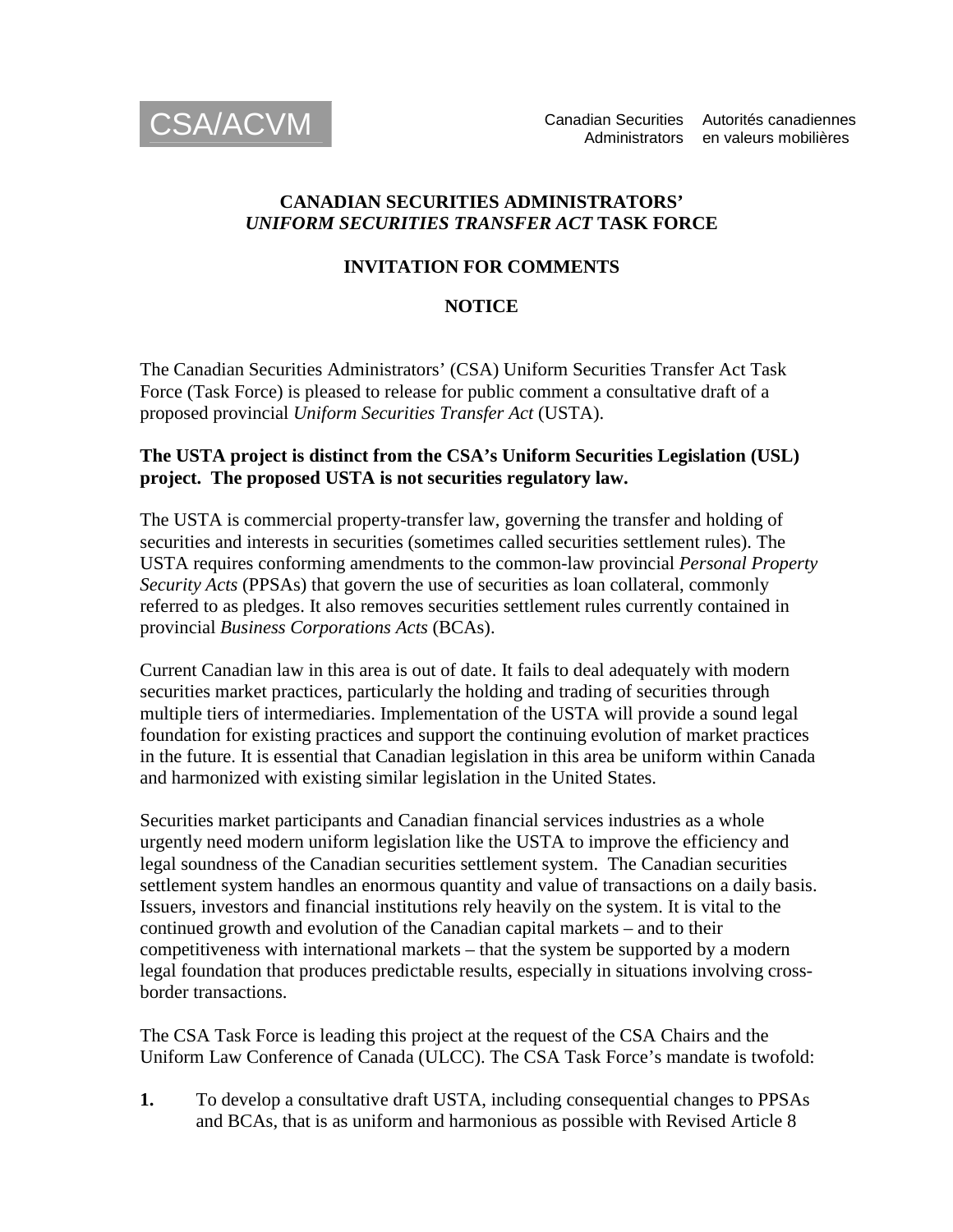(Rev8) of the Uniform Commercial Code (UCC) in the United States and corresponding provisions of UCC Revised Article 9.

**2.** To promote the uniform implementation of the USTA in each province and territory. This assumes uniformity in the common law provinces and territories without amendment and as close-to-uniformity as possible in Québec having regard to Québec's unique Civil Code requirements. The Task Force also intends to urge the Government of Canada to amend its legislation in this area to avoid duplication at the federal level and legal uncertainty in Canada.

The material being released with the consultative draft USTA includes proposed conforming amendments to Alberta and Ontario PPSAs and BCAs, detailed Draft Comments on the USTA, tables of concordance, and a Consultation Paper. We highlight the following information:

a) In response to input from certain interested stakeholders on an earlier draft of the USTA, the Task Force prepared Comments accompanying each definition and section of the USTA, based largely on the UCC Official Comment. Material in the Comments and Consultation Paper that is derived from the Rev8 Prefatory Note and UCC Official Comment is copyright by the American Law Institute (ALI) and the National Conference of Commissioners on Uniform State Laws. The material has been reproduced for these consultation purposes under a limited license from the Permanent Editorial Board for the UCC (which reserves all rights to the UCC material). For any additional requests to duplicate UCC material, please visit the ALI website at [www.ali.org.](http://www.ali.org/) The Comments are a work in progress. The ALI has indicated to the Task Force a willingness to consider a further license going beyond the consultation process. The Task Force hopes that, if the USTA is implemented, Comments similar to these may be recognized as an interpretive aid to the USTA. Interpretive aid provisions have been used before in provincial legislation to sanction official comments or explanatory material in relation to international conventions that are ratified by Canada and implemented by the provinces.

### **We are particularly interested in receiving comments on the usefulness of the Comments as an interpretive aid, and on the contents of the Comments.** See the Comment on proposed section 2 of the USTA.

b) The proposed conforming amendments to Alberta and Ontario PPSAs, which are critical to the policy objectives of the USTA, have been prepared in consultation with the ULCC PPSA Working Group. The Working Group recently prepared a report entitled *Report on Reform of the Law of Secured Transactions* (PPSA Report) that addresses the proposed conforming PPSA amendments, which will be tabled at the ULCC's annual meeting in August 2003, being held in Fredericton, New Brunswick. The PPSA Report assesses the changes with the goal of achieving a workable interface between the proposed USTA and the PPSAs. A few issues that remain outstanding are identified in the proposed amendments, but most of the amendments are supported by the Working Group. We are very grateful for the significant input and time devoted by members of the PPSA Working Group to this project and we are confident that the outstanding issues will be resolved during the comment period.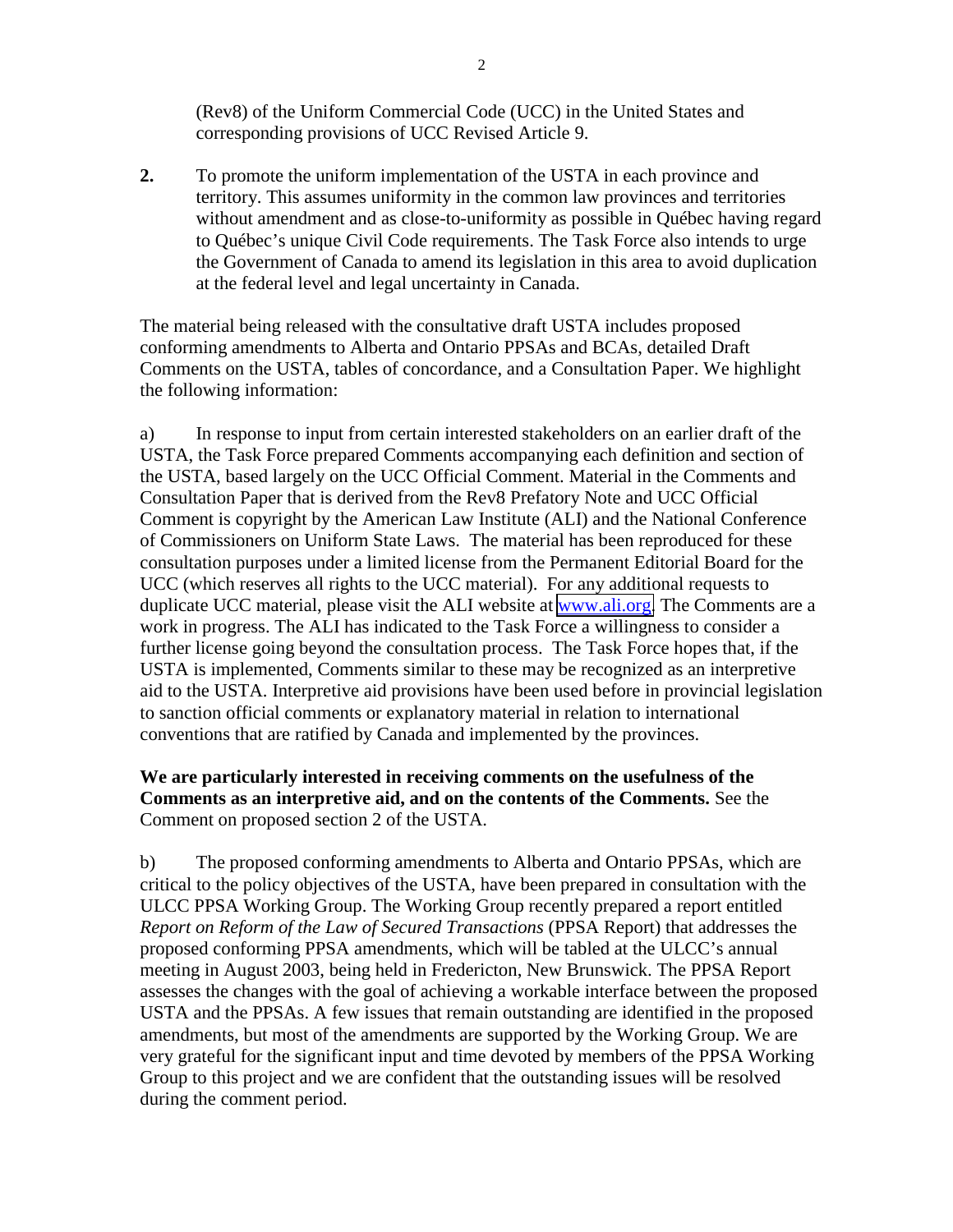c) Previous drafts of the USTA were prepared by Alberta government legislative counsel, together with the Task Force, and with some input from British Columbia and Ontario legislative counsel. The Task Force's objective has been to ensure that, from a purely drafting perspective, the consultative draft USTA is not merely a "model Act" but is implementable in its current form. This consultative draft, although largely based on those previous drafts, includes a number of changes made by the Task Force and is not formal draft legislation of government legislative counsel. **At this time, the governments of the CSA jurisdictions have made no decision to proceed with the USTA and conforming PPSA and BCA amendments.** 

d) The Task Force is posting this Notice, the consultative draft USTA and related material in PDF format on the web-site of the Ontario Securities Commission (OSC) at [www.osc.gov.on.ca.](http://www.osc.gov.on.ca/) The Notice is also being posted on the web-site of the Alberta Securities Commission at [www.albertasecurities.com.](http://www.albertasecurities.com/) Other members of the CSA are expected to post on their respective web-sites this Notice, together with the consultative draft USTA and related material or may, alternatively, post only this Notice inviting readers to review this material on the OSC web-site. Staff of the Commission des valeurs mobilières du Québec (CVMQ) are planning to prepare a French language version of all or a portion of the released material, including the consultative draft USTA. The CVMQ material would be a modified version of the material released today, primarily to account for the differences in laws and legal structure among the common law and civil law regimes. In the interim, the CVMQ is considering publishing in its bulletin a French language version of this Notice to invite readers to review the material on the OSC's website.

#### **Invitation for comments**

We invite you to participate in this project by reviewing the consultative draft USTA and related materials and providing your comments (in both paper and electronic (Word) form) to the CSA Task Force. The comment period will run until December 15, 2003. Confidentiality of submissions received cannot be maintained.

The Task Force welcomes comments on any aspect of the draft USTA and related material. **We specifically seek comments on the issues summarized in the Consultation Paper at pages 98-100.** 

Kindly address your comments to:

Maxime Paré, Chair, CSA USTA Task Force Senior Legal Counsel, Market Regulation Capital Markets Ontario Securities Commission 20 Queen Street West Suite 1900, Toronto, Ontario, M5H 3S8 Phone: (416) 593-3650 Fax: (416) 593-8240 e-mail: mpare@osc.gov.on.ca

August 1, 2003.